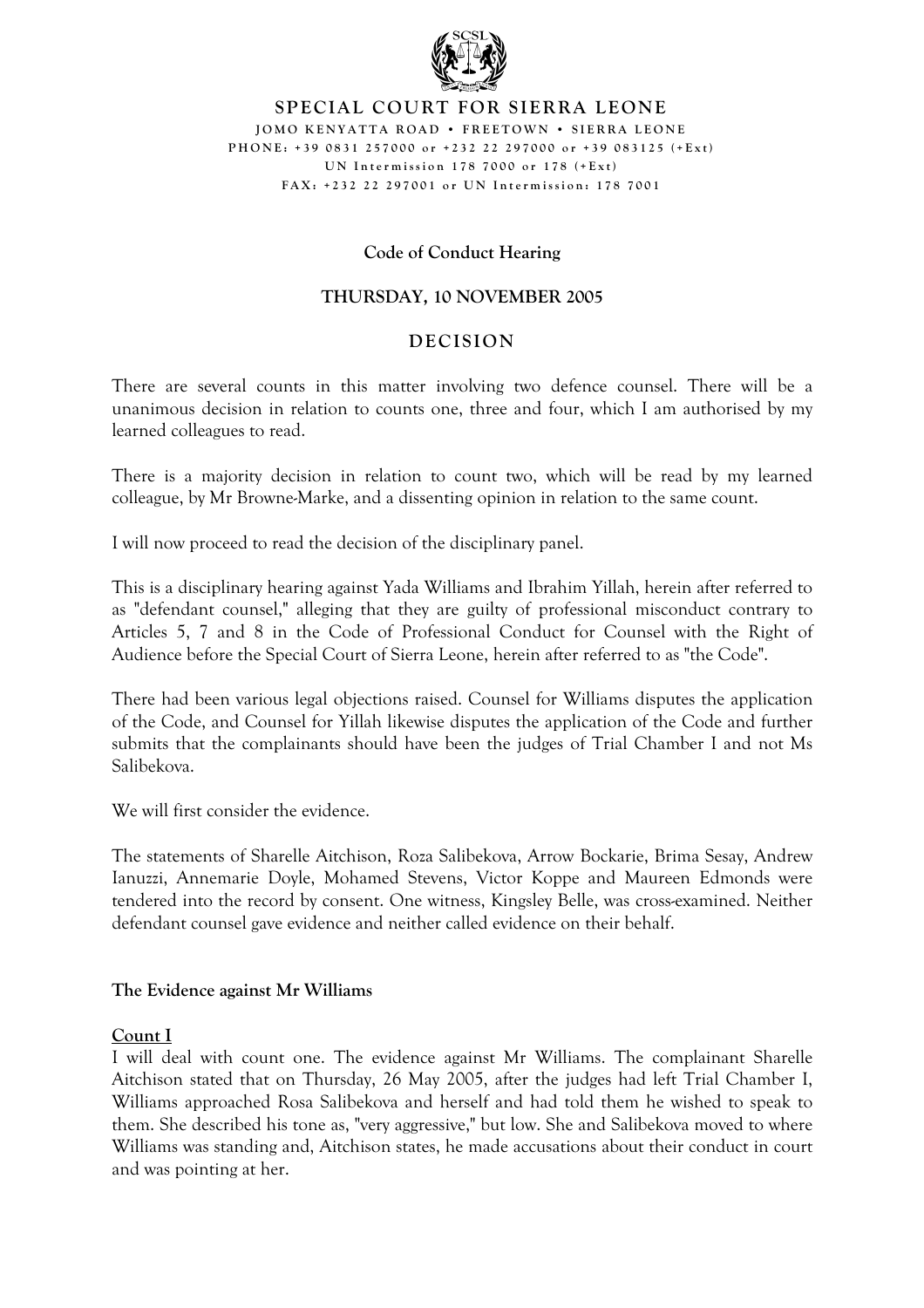

## **SPECIAL COURT FOR SIERRA LEONE JOM O K E N Y A T T A ROA D • FREET O W N • SIERR A LEON E PHONE: +39 0831 25 700 0 or +232 22 29700 0 or +39 083 125 ( + E x t ) U N In term iss i o n 178 7000 or 178 ( + E x t ) FAX: +232 2 2 2970 01 or U N In term iss i o n : 178 70 01**

Aitchison told him to stop and said to him that he laughed at witnesses on "occasions". She moved backwards and she states, "brushed his hand away from me." He then slapped her across the left-hand side of her face. This version of events is corroborated by her colleague, Rosa Salibekova, who states that "Williams was directing his hand towards her breastbone and neck areas. In one movement Sharelle was trying to move away from him by stepping backwards..." Ms Salibekova did not see whether Ms Aitchison touched Williams' hand, but she heard Aitchison say the words, "Take away your hand from me," and then saw Williams," intentionally slap Sharelle on the left side of her face on her jaw area."

The witness Brima Sesay states he observed Williams calling Salibekova and Aitchison and noted that they were engaged in a conversation. He observed Williams talking aggressively to Aitchison and pointing his hands towards her face. Aitchison told him to "get his hands of her face" - and the "off" was spelt "O-F". "Then I saw Mr Yada Williams slapping Ms Sharelle Aitchison." He then observed Yillah grabbing Williams' hands and trying to restrain him.

Others present in the Chamber at the time did not see the incident, but overheard a heated exchange and heard Aitchison say, "That's assault. You can't do that," in the words of Annemarie Doyle, and, "You have just assaulted me," in the words of Maureen Edmonds.

Kingsley Belle, whose statement was tendered by consent as Document 27, stated that Aitchison pushed Yada's hand, saying, "Take off your hand from my face, you disgusting fellow, who smiles when a witness is testifying." He further said, "Yada Williams equally reacted by pushing her hand back." Then Aitchison said, "You have just assaulted me. I'm going to tell the judges." In cross-examination he stated that Williams talked and pointed his fingers at Aitchison, who said, "Take off your hands from my face you disgusting fellow who smiles when a witness is testifying." He said Williams was not aggressive. He did not see Aitchison pointing her finger, but he did see her pushing Williams' hand, "because Yada was pointing his finger towards her," and she pushed his hand away. He heard her say also, "You have just assaulted me. I'm going to tell the judges."

We had the benefit of a demonstration of how Williams wagged his forefinger of his right hand. I noted it to be a quick up-and-down movement.

Mr Williams elected not to give evidence. We note the statement he made to the judges of Trial Chamber I during a meeting after the incident. A record of that meeting was tendered by consent, Document No. 12. At page 3 of the transcript, Williams states that he approached Aitchison and Salibekova to "express his views" on their actions and appearances in court, and, "that lady," apparently Aitchison, said, "I've seen you laughing at witnesses. That is disgusting," that she became agitated, pushed his hand because he was gesticulating, and he pushed her hand as well. He said, "She pushed me and I pushed her right back. I didn't slap her, I didn't hit her. But when she attacked  $\sim$  I mean, when she used whatever force on me  $\sim$  I used what I considered was proportionate." He only concedes that he pushed Aitchison's hand and denies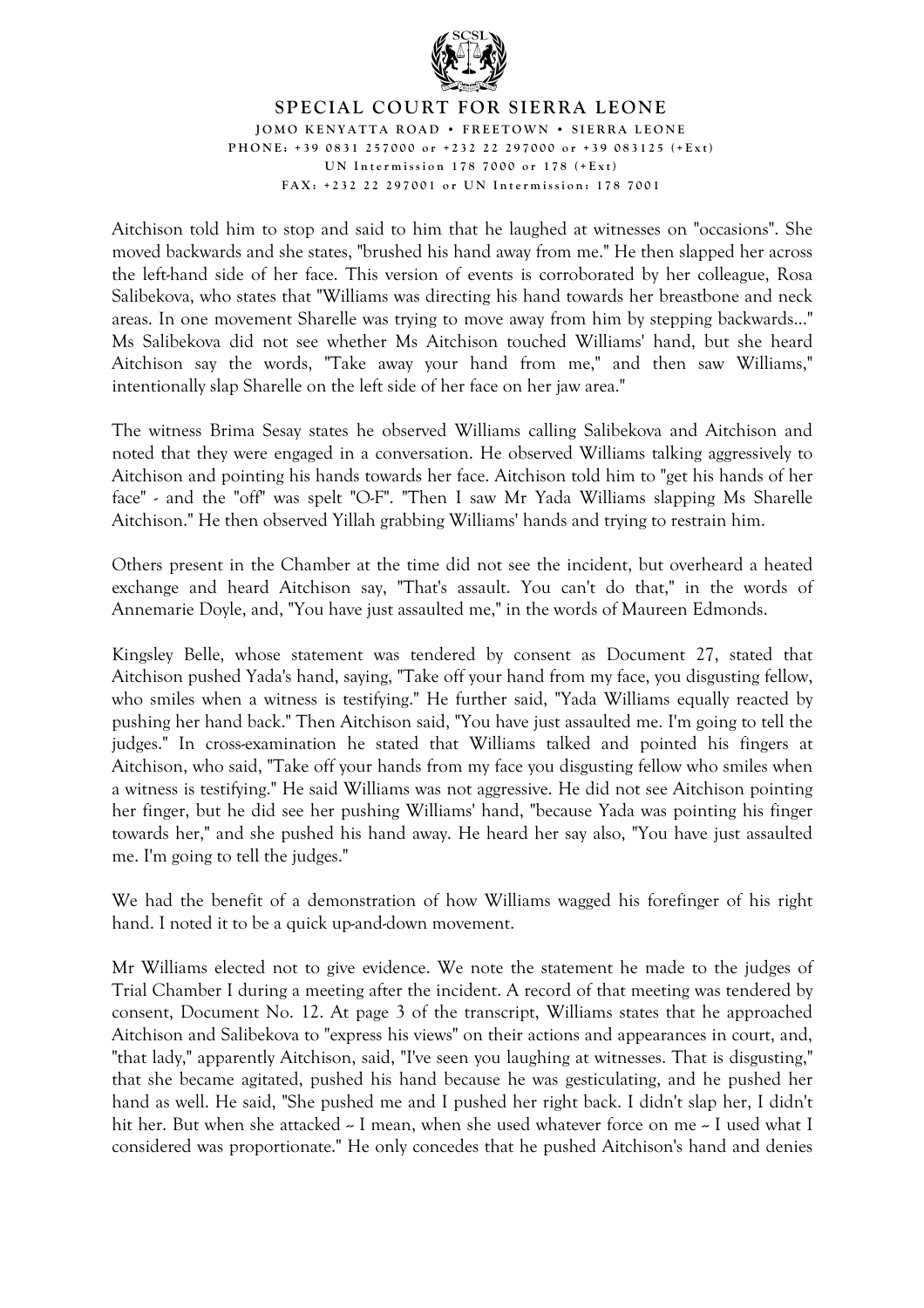

**JOM O K E N Y A T T A ROA D • FREET O W N • SIERR A LEON E PHONE: +39 0831 25 700 0 or +232 22 29700 0 or +39 083 125 ( + E x t )**

**U N In term iss i o n 178 7000 or 178 ( + E x t )**

**FAX: +232 2 2 2970 01 or U N In term iss i o n : 178 70 01** 

slapping her on the face. Hence, Williams says it was Aitchison who "attacked him", and he considered that what he used was proportionate force, but limited to pushing Aitchison's hand.

It is clear from all the evidence that the defendant counsel initiated a discussion and a conversation between Williams and Aitchison and Salibekova. This led to a conversation in which Williams criticised the two legal officers. We note that the Aitchison, Salibekova and Sesay versions of events have not been challenged in cross-examination and, other than his statement to the judges, Williams has not given rebuttal evidence. It is clear there was physical contact between Williams and Aitchison. That is consistent in all versions. It is the nature of that contact which is in issue. We have no doubt Williams was wagging his finger at Aitchison. He himself refers to "gesticulating". Having seen the demonstration by Mr Belle, we find that the finger wagging was of an aggressive manner. Mr Macaulay says that Williams' version of sequence of events shows that Aitchison struck Williams first. He relies on Aitchison's own statement that she moved backwards and brushed Williams' hand away. We consider that that statement must be seen in the light of the preceding statements, as we find he was wagging his finger at her in an aggressive manner. We find Aitchison was moving backwards as Williams wagged his finger and hand at her in an aggressive manner.

Aitchison said that then Williams struck her on the face. Williams says he pushed her. In submission, Mr Macaulay of counsel says that Williams had a right to defend himself when attacked and that whatever force he used in pushing was reasonable and proportionate in the circumstances. He relies on the case of R v Williams (1987), All England Law Reports at 411.

We find that there was a contact between Williams and Aitchison. It is in the statement; it is conceded in counsel's submissions and it is corroborated by those witnesses who heard Aitchison say words to the effect that she was assaulted.

The majority of this Panel finds Williams did strike Aitchison on the face and struck her with force. We do not consider the striking to be proportionate to Aitchison's attempt to repel the wagging finger. Williams had initiated this conversation. He was aggressive. We have seen the small space in which the parties stood. Aitchison was stepping backwards. We do not find any need for Williams to take the action he did, and do not consider it a reasonable and proportionate reaction towards a person who was moving away from an aggressive situation.

It has not been disputed or challenged that Sharelle Aitchison is a staff member of the Special Court. This is apparent from the transcript of the discussion with the judges of Trial Chamber I and from Williams' description of her position and work within the Trial Chamber.

We are of the unanimous view Williams acted in an abusive and threatening manner towards Sharelle Aitchison, a staff member of the Special Court, by wagging his finger, pushing her hand and slapping her and this contravenes his duties under Article 7 of the Code, which obliges counsel to act courteously and respectfully towards all persons, including Special Court staff members.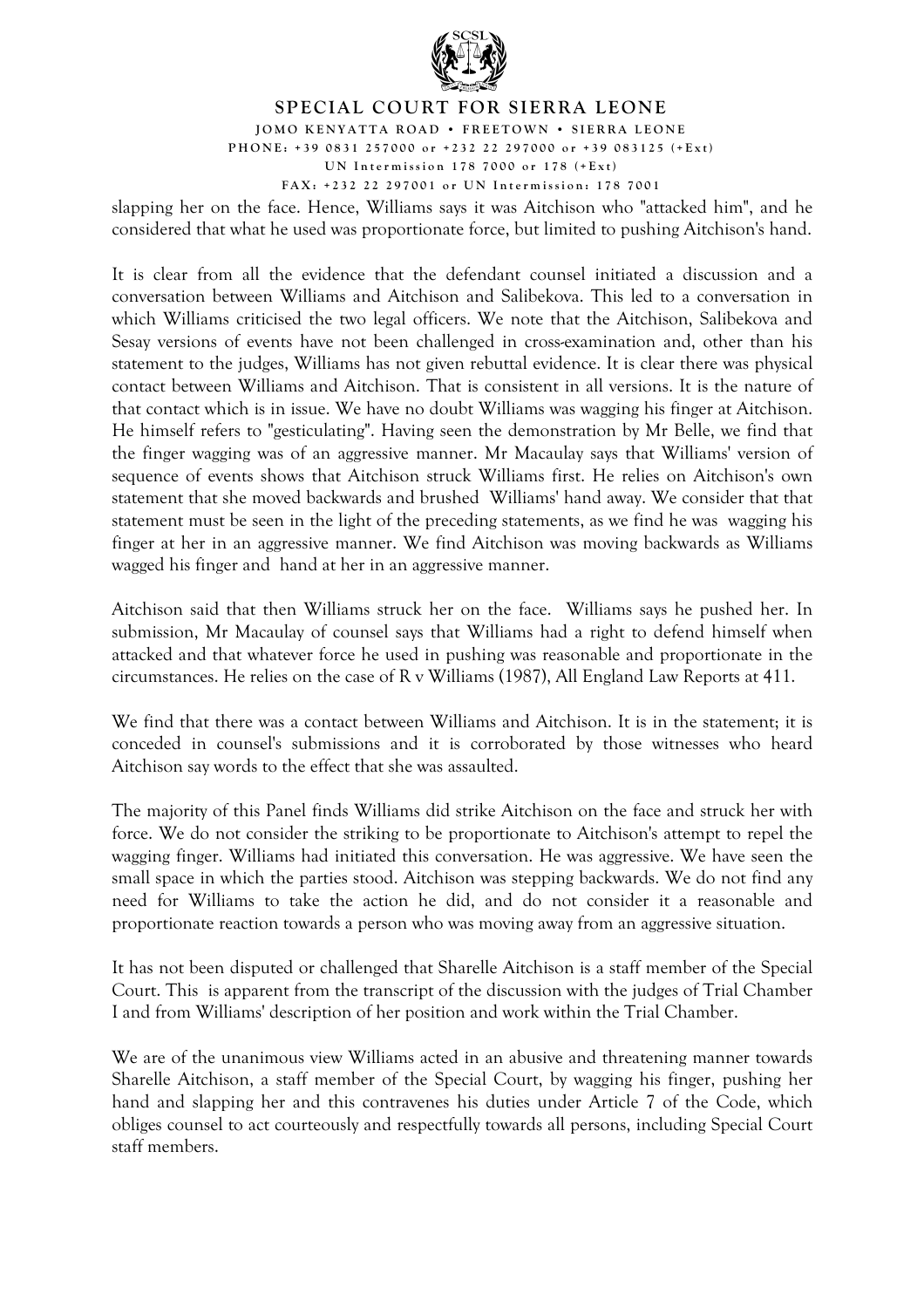

#### **SPECIAL COURT FOR SIERRA LEONE JOM O K E N Y A T T A ROA D • FREET O W N • SIERR A LEON E PHONE: +39 0831 25 700 0 or +232 22 29700 0 or +39 083 125 ( + E x t ) U N In term iss i o n 178 7000 or 178 ( + E x t ) FAX: +232 2 2 2970 01 or U N In term iss i o n : 178 70 01**

## **Count IV**

I will now move to Count 4.

Ms Salibekova alleged that Mr Williams was verbally abusive to her and thereby contravenes Articles 5(i) and 5(iii), Article 7 and Article 8(B) of the Code.

We have already found that Mr Williams initiated the conversation between himself and Ms Aitchison and Ms Salibekova; that Aitchison and Salibekova, at his directive, left their positions and went to speak with him. We have found that he had spoken in an aggressive tone and that he wagged his finger at Ms Aitchison. Ms Salibekova's statement is that she was standing beside Aitchison and she says, "I got the impression that this verbal assault was directed at both Ms Aitchison and myself, although he was facing Ms Aitchison directly and pointing towards her."

Mr Williams, in his statement to the judges of Trial Chamber I says he and Yillah had "gone to have a word with them," and he had "observed them". In other places he refers to "they" and to "them". It is quite clear to us that he intended to address Salibekova as well as Aitchison. It is clear from other witness statements that when he spoke, Ms Salibekova was present and was being addressed by Williams.

It has not been disputed in evidence or in submissions that Ms Salibekova is a member of staff of the Special Court. That is apparent from the work she was undertaking in the Trial Chamber and from the addresses before the judges of Trial Chamber I.

We consider that Mr Williams was aggressive in his tone and manner when he was obliged to act courteously towards all persons, including staff members of the Special Court. In submission, Mr Macaulay adopts his earlier submission. He further refers to the terminology and quotes the terminology "verbally abused" as stated in the count and in the statement of complaint. He submits that there was no abuse.

We consider the tone and manner amounts to abusive behaviour and contravenes a duty to act courteously to a staff member. Accordingly, we consider that Mr Williams has contravened Article 7 of the Code of Conduct. Having made this finding, we do not consider it necessary to make any findings under Articles 8(B) or 5.

# **Counts against Mr Yillah – Count III**

I now move to the counts against Mr Yillah.

Ms Aitchison and Ms Salibekova allege that Mr Yillah was in breach of Article 5(i) and Article 8 of the Code by making false statements to the judges of the Trial Chamber.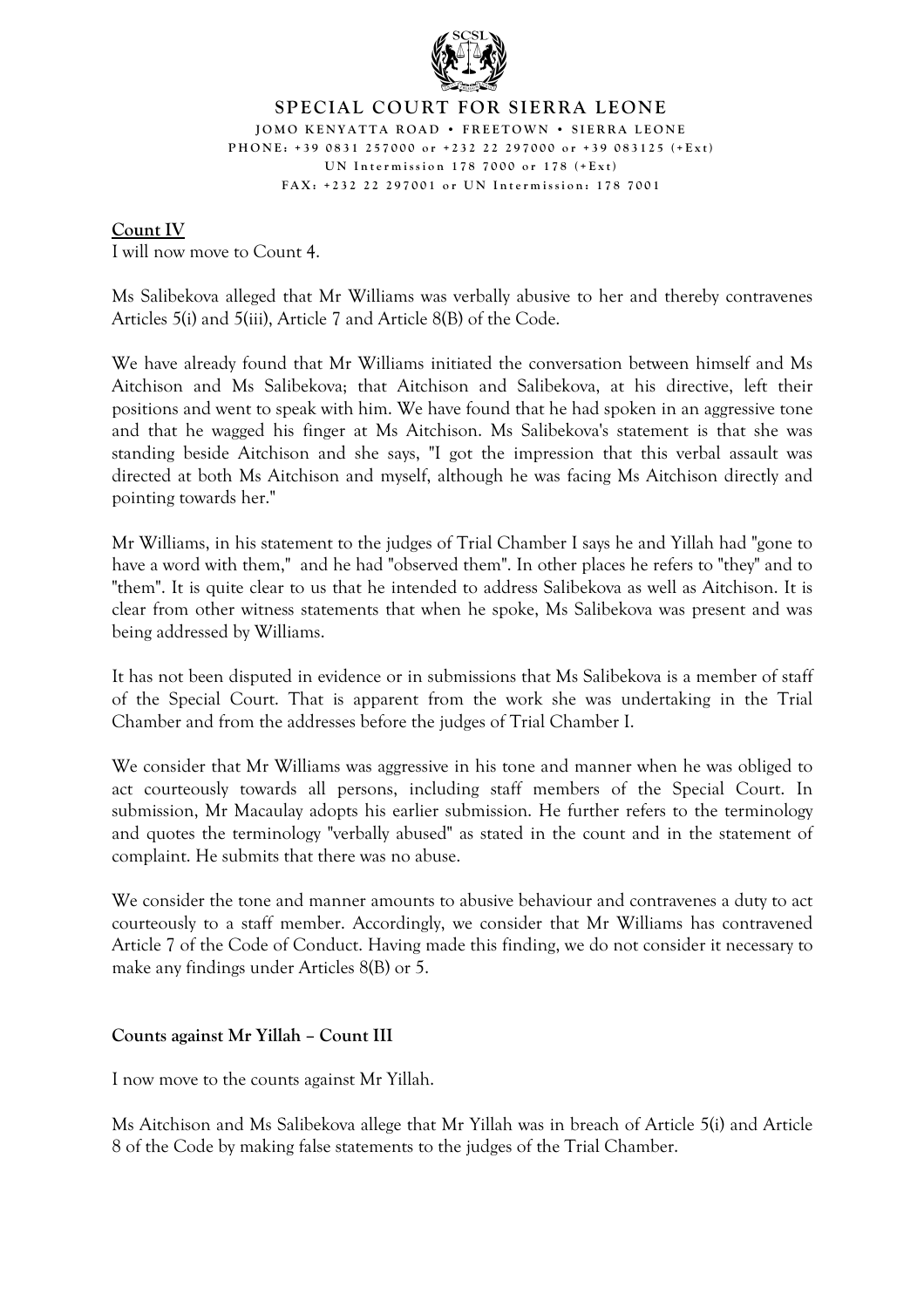

**JOM O K E N Y A T T A ROA D • FREET O W N • SIERR A LEON E PHONE: +39 0831 25 700 0 or +232 22 29700 0 or +39 083 125 ( + E x t )**

**U N In term iss i o n 178 7000 or 178 ( + E x t )**

**FAX: +232 2 2 2970 01 or U N In term iss i o n : 178 70 01** 

As we have noted, statements and documents were tendered by consent, Mr Yillah elected not to give evidence and did not cross-examine any of the persons making statements.

Mr Michael made detailed submissions on the facts and on the law on Yillah's behalf.

The evidence relating to Mr Yillah's statement and role in the incident that founded this count is in the transcript of the meeting of 26th May 2005 of the Chambers of Justice Boutet. Page 5 and 6 of that transcript include statements made by Mr Yillah. He said, "Then Williams sent his hands..." he later referred to an outburst by Aitchison at page 7 and is critical "of the other lady there," by which we assume he means Ms Salibekova.

We consider this is insufficient evidence to make a finding that Mr Yillah made a false statement to the judges and accordingly we make no findings of breach of the Code against him. Having done so, we do not consider it necessary to rule on the legal submissions made by Mr Michael in relation to the provisions of the Code.

Accordingly, we find to counts 1and 4 made out against Mr Williams and we dismiss the counts against Mr Yillah.

I will now invite my colleague to read the majority opinion in relation the other count against Mr Williams.

# **Majority Decision on Section 5 and counts against Mr Williams in this regard**

This is the majority opinion on Sections 5(i) and (iii) under Article 8(B) of the Code of Conduct.

It is our considered opinion that Articles 5(i), 5(iii) and 8(B) do not apply to these allegations. Article 5(i) clearly applies to counsel in his dealings with his client. Thus it states that, "Counsel should act with competence, honesty, skill, professionalism and with the preparation reasonably necessary for the case." It has not been suggested that during these proceedings that the incident had anything to do with the case in which Mr Williams and Mr Yillah were engaged in. Nor has it been suggested that they were incompetent, dishonest, unprofessional and unprepared in any way in connection with that case. Neither has it been canvassed that the lack of integrity and the manner in which they went about their clients' affairs to such an extent that they brought the administration of justice into disrepute by their actions. When juxtaposed with 5(ii) it becomes quite apparent that the behaviour described in this Article is that which relates to counsel acting as counsel in dealing with his client's affairs. We do not therefore think that the allegations that Messrs Williams and Yillah made false statements to the judges of the Trial Chamber falls for determination under this Article. In arriving at this conclusion, we have also taken into consideration the substance of the allegation. It seems to us that the proof of the allegation depends on this belief of what Messrs Williams and Yillah said in the presence of the judges as the version of what transpired in the Trial Chamber after the trial judges had retired. It also involves disbelieving the ocular demonstration given by Mr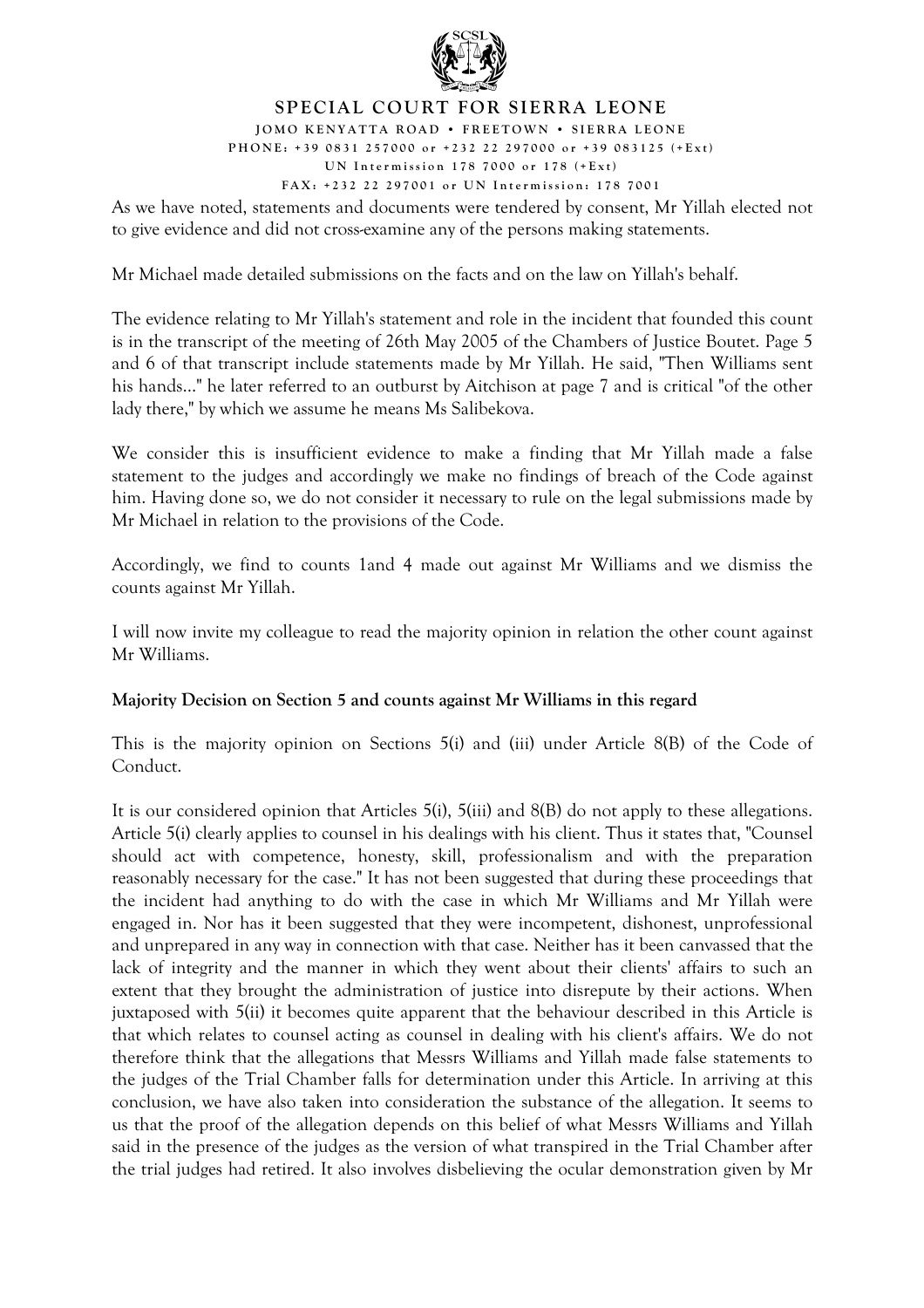

**JOM O K E N Y A T T A ROA D • FREET O W N • SIERR A LEON E PHONE: +39 0831 25 700 0 or +232 22 29700 0 or +39 083 125 ( + E x t )**

**U N In term iss i o n 178 7000 or 178 ( + E x t )**

**FAX: +232 2 2 2970 01 or U N In term iss i o n : 178 70 01** 

Belle. If disbelief of one's defence were to lead in all cases to a charge of perjury or the like, it seems to us that in all cases where accused persons are convicted of crimes, they would also be liable to be punished for perjury as well, in that they had lied in the defence because the jury, as the case may be, did not believe their story. We think that if, for instance, there had been a closed circuit recording of Mr Williams slapping and Mr Williams insisted that he had not done so, there would be incontrovertible evidence that he had told a lie about what happened. It appears to us that a finding Mr Williams lied about the incident could only be based on a finding that the Panel disbelieved his evidence and believed the evidence of the complainants, and in so believing Mr Williams ought to be subjected to an additional punishment. This is one reason why we do not think a case has been proved against both Mr Williams and Mr Yillah in respect of Article 8(B).

Notwithstanding the above, we are of the view also that the behaviour prescribed in that Article 8(B) is the behaviour of counsel in court when handling his client's case. Clearly counsel calling a witness to testify as to the events of a particular day, knowing fully well that that witness has no knowledge of such event, will be guilty of contravening the Article. So, also, will be counsel who proffers a false affidavit in the proceedings. The reference to counsel or his team in the same sub-clause makes the position clearer. In the light of Justice Boutet's adjuration at the end of the informal hearing in the chambers, can it be properly said that the Special Court judges were deceived or knowingly or recklessly misled by Messrs Williams and Yillah? We think not. We therefore hold that a case has not been made out against Mr Williams in the case of Article 8(B).

## **Dissenting Opinion Justice Doherty**

I have a dissenting opinion on that count which I will now read. Count 2 alleges that Mr Williams made a false statement to the judges of Trial Chamber I following the incident on 26 May 2005. The facts in tender document number 12 at pages 3 and 4 records Williams said to the judges that Aitchison pushed his hand because he was gesticulating and he "pushed her hand as well." He "pushed her right back." He then said, "I did not slap her and I did not hit her." I find that that is an incorrect version. He did slap her and when he told the judges of Trial Chamber I, he tried to deceive the judges or to recklessly mislead them.

Counsel for Mr Williams, Mr Macaulay, submits that Article 5 of the Code relates only to the relationship between counsel and his client. He compares the provisions of Article 5 with Article 10 of the Code of Conduct in the International Criminal Tribunal of Yugoslavia. I note that Article 5 is entitled "Competence, Independence and Integrity" and it is in the section of the Code entitled "Obligations of counsel". Neither of these titles refers to a duty between counsel and client. Article 5(i) refers to, "with the preparation reasonably necessary for the case" and this clause is conjunctive with an obligation to act competently and with honesty, skill and professionalism.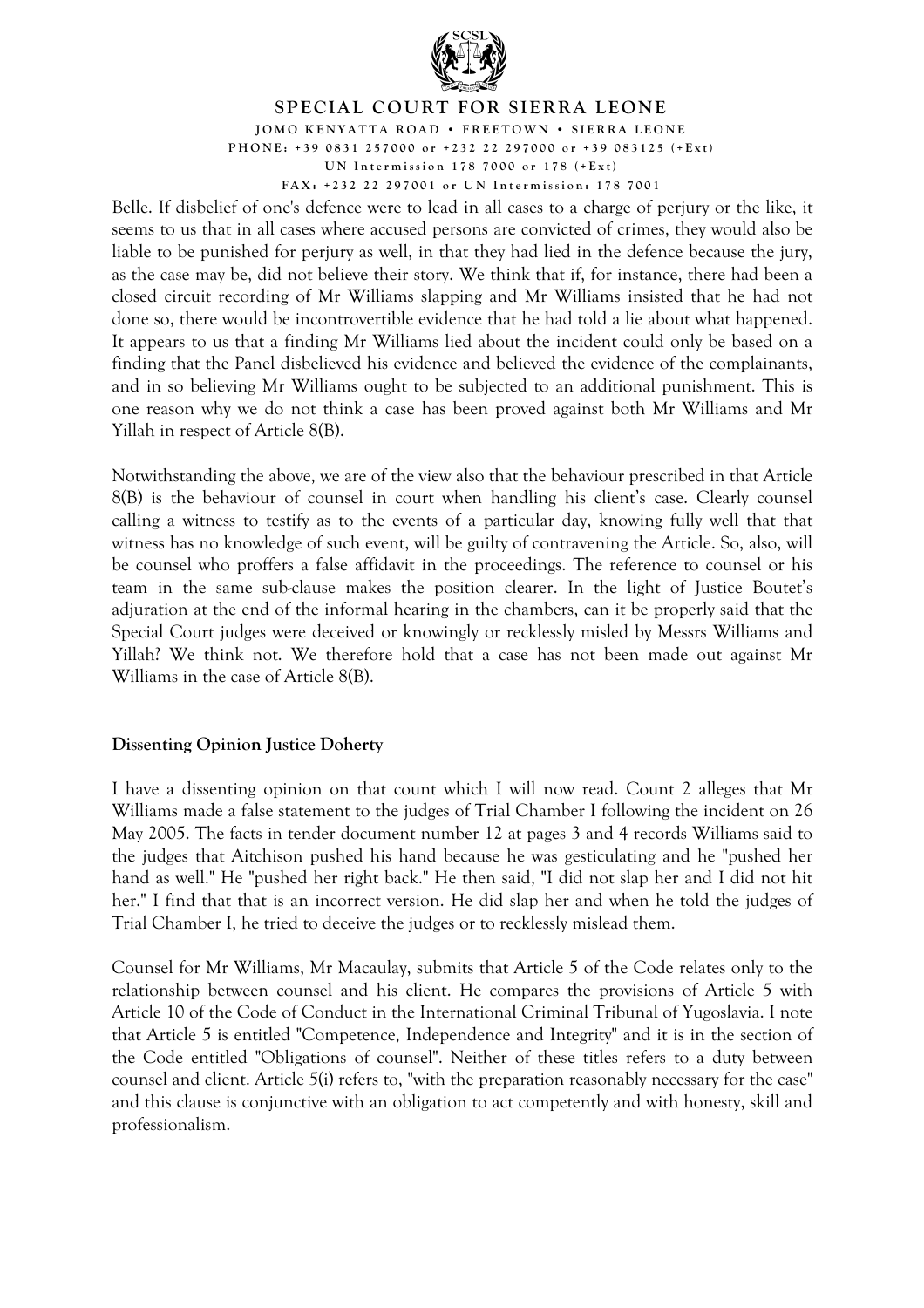

**JOM O K E N Y A T T A ROA D • FREET O W N • SIERR A LEON E** 

**PHONE: +39 0831 25 700 0 or +232 22 29700 0 or +39 083 125 ( + E x t ) U N In term iss i o n 178 7000 or 178 ( + E x t )**

**FAX: +232 2 2 2970 01 or U N In term iss i o n : 178 70 01** 

However, I do not consider it necessary to give a ruling on the interpretation of Article 5(i) as my finding is that counsel had deceived or recklessly misled the judges of Special Court Trial Chamber I. This then brings me to the further argument of Mr Macaulay that there was no proceeding taking place in the Chambers, a submission he supports by referring to Justice Boutet's interoffice memorandum to the then Deputy Registrar, and therefore the judges at that meeting did not constitute a court or an organ of the court.

I do not see any merit in the submission that there must be a formal hearing of the judges in court to constitute either the Special Court or an organ of the Special Court. The judges had taken a recess from the Trial Chamber to deliberate. They convened in Chambers as judges of Trial Chamber I and the Chamber meeting was an extension of the trial. They dealt with Aitchison's complaint as an issue arising in the chamber. This is stated at page 2, lines 7 to 9, when they say, "We want to meet with you to discuss an issue that we have been told happened in court." It is clear to me that they dealt with it as judges of the Trial Chamber I and not in any personal capacity or as a group at a social occasion. They remained an organ of the court and were entitled not to be deceived or misled when conducting that inquiry. To hold otherwise would mean that a counsel could make false statements relating to Trial Chamber issues to judges outside of the actual trial chamber with impunity. I do not consider that proper, professional conduct of a counsel. Williams could have remained silent. Article 30(iii) of the Code envisages such a situation and at this investigatory stage I consider that that right should also apply. I find that Williams deceived the judges of Trial Chamber I and in doing so acted in contrary to Article 8(B) of the Code. That is my dissenting opinion.

Accordingly, we find that count 1 and 4 are made out against Mr. Williams and dismiss the counts against Mr Yillah.

Having made that decision we will now take submissions or any matters that either counsel wish to put before the Panel concerning the sanction provisions of counsel and the issue of costs which we had already indicated would be addressed.

## **Sentence**

I am again authorised by my fellow panellists to read out our decision.

We consider that this was a most serious breech of professional misconduct. It was a physical assault on a staff member who was avoiding an aggressive situation inside a court and it is behaviour that cannot be condoned or made little of. Mr Williams remarked to the judges of Trial Chamber I about his height and actions. He was well aware that he was intimidating. To hit any staff member, but particularly a woman shows aggression and gender bias and is totally unacceptable. Counsel is acting in an international court and must accept that he is working in a multicultural environment. He must be prepared to adapt and learn tolerances of the differences of those who work in international environs. In saying this, we in no way suggest